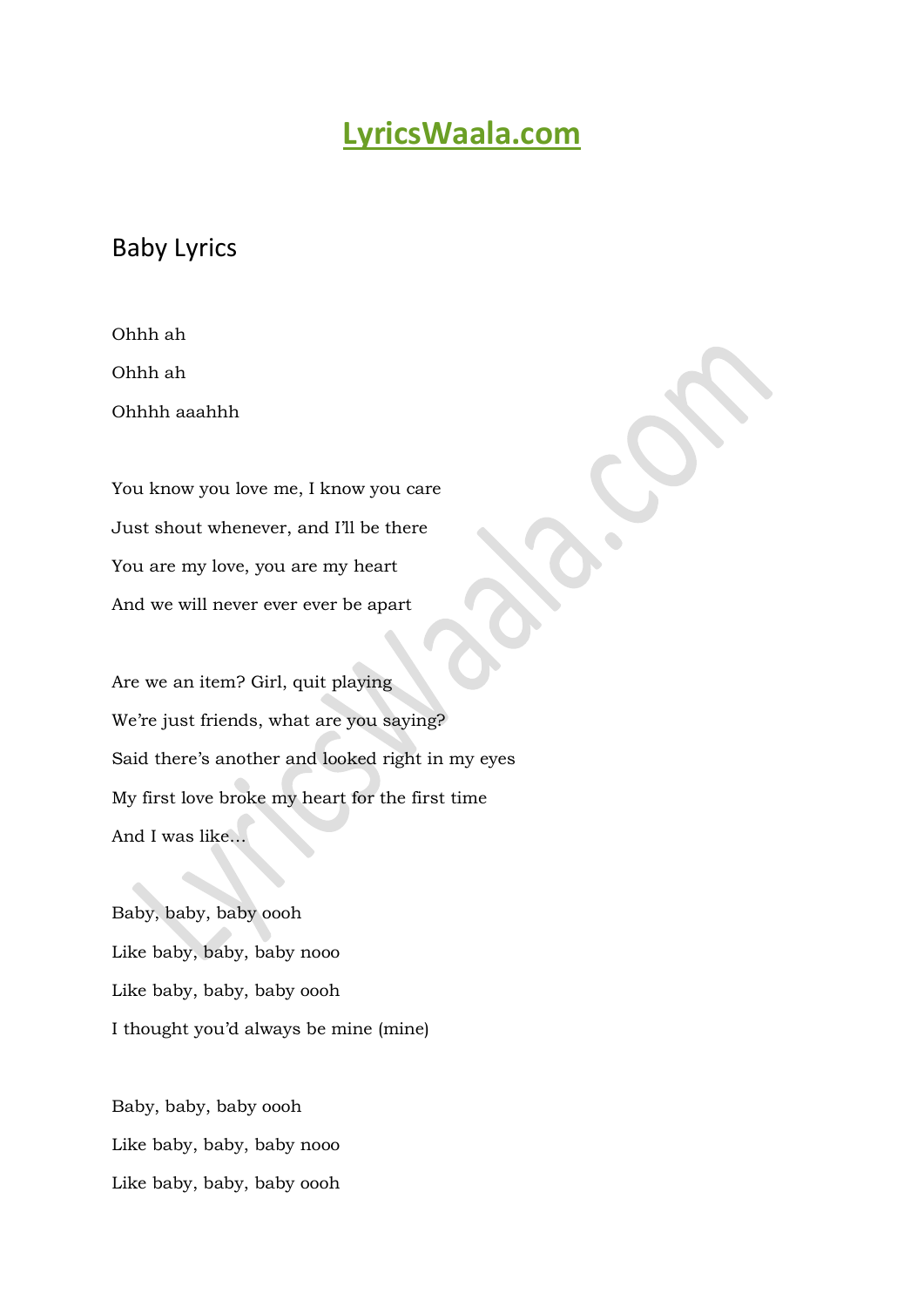I thought you'd always be mine (mine)

Oh, for you I would have done whatever And I just can't believe we ain't together And I wanna play it cool, but I'm losin' you I'll buy you anything, I'll buy you any ring

And I'm in pieces, baby fix me And just shake me 'til you wake me from this bad dream I'm going down, down, down, down And I just can't believe my first love won't be around

And I'm like Baby, baby, baby oooh Like baby, baby, baby nooo Like baby, baby, baby oooh I thought you'd always be mine (mine)

Baby, baby, baby oooh Like baby, baby, baby nooo Like baby, baby, baby oooh I thought you'd always be mine (mine)

Luda! When I was 13, I had my first love There was nobody that compared to my baby And nobody came between us or could ever come above

She had me going crazy,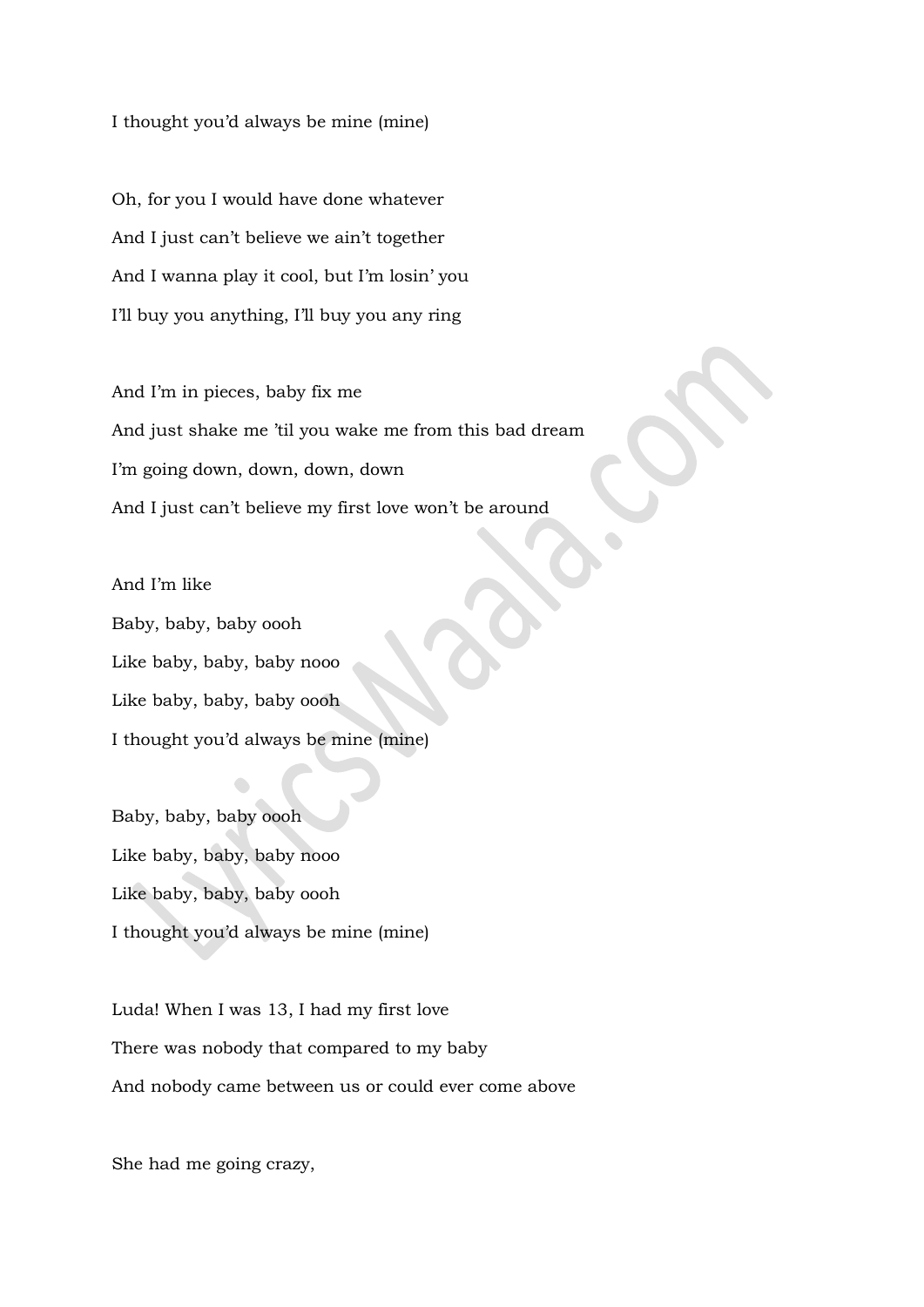Oh, I was star-struck She woke me up daily, Don't need no Starbucks

She made my heart pound, And skip a beat when I see her in the street and At school on the playground But I really wanna see her on the weekend

She knows she got me dazing Cause she was so amazing And now my heart is breaking But I just keep on saying…

Baby, baby, baby oooh Like baby, baby, baby nooo Like baby, baby, baby oooh I thought you'd always be mine (mine)

Baby, baby, baby oooh Like baby, baby, baby nooo Like baby, baby, baby oooh I thought you'd always be mine (mine)

I'm gone (Yeah Yeah Yeah, Yeah Yeah Yeah)

Now I'm all gone (Yeah Yeah Yeah, Yeah Yeah Yeah) (x3)